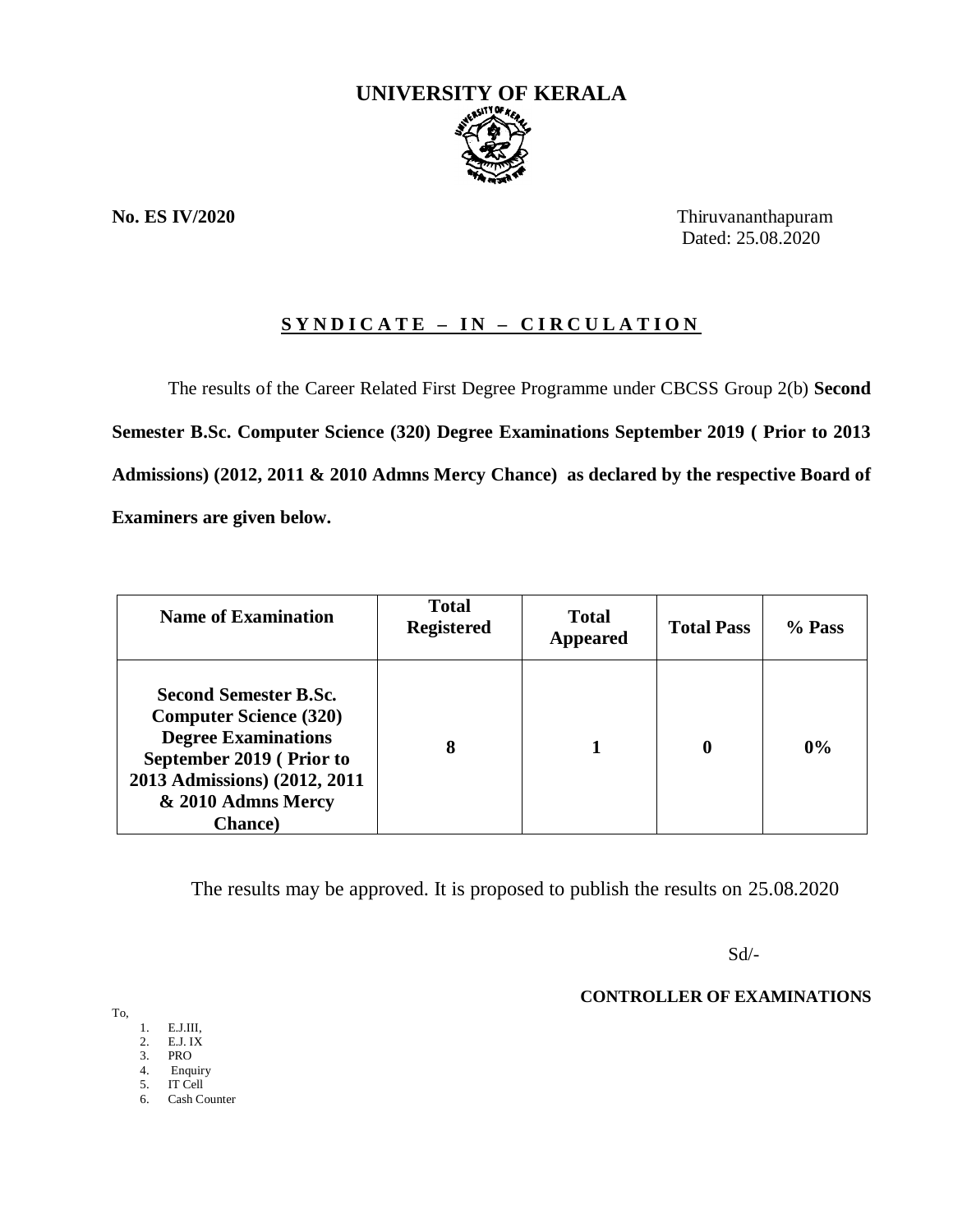**No. ES IV/2020**



# **UNIVERSITY OF KERALA NOTIFICATION**

1. The following is the provisional list of Register Numbers of the successful candidates at the Career Related First Degree Programme Under CBCSS Group 2(b) **Second Semester B.Sc. Computer Science (320) Degree Examinations September 2019 ( Prior to 2013 Admissions) ( 2012, 2011 & 2010 Admns Mercy Chance )** as declared by the Board of Examiners.

2. Those who are successful in parts means: either the candidate has not obtained a separate minimum of 'D' grade in CE and ESE and/or has not obtained a minimum SGPA of 1.5

3. The Mark lists of the candidates will be sent to the respective Centre's.

4. Mark lists will not be issued to the candidates in respect of whom their defects to be rectified although their results have been provisionally released now.

5. The date for revaluation and scrutiny is **11.09.2020**. Candidates should make use of draft mark list available in the university website for applying for revaluation. Application for revaluation and scrutiny should be submitted through **ONLINE** only.

Sd/-

**CONTROLLER OF EXAMINATIONS**

University Buildings, Thiruvananthapuram Dated: 25.08.2020